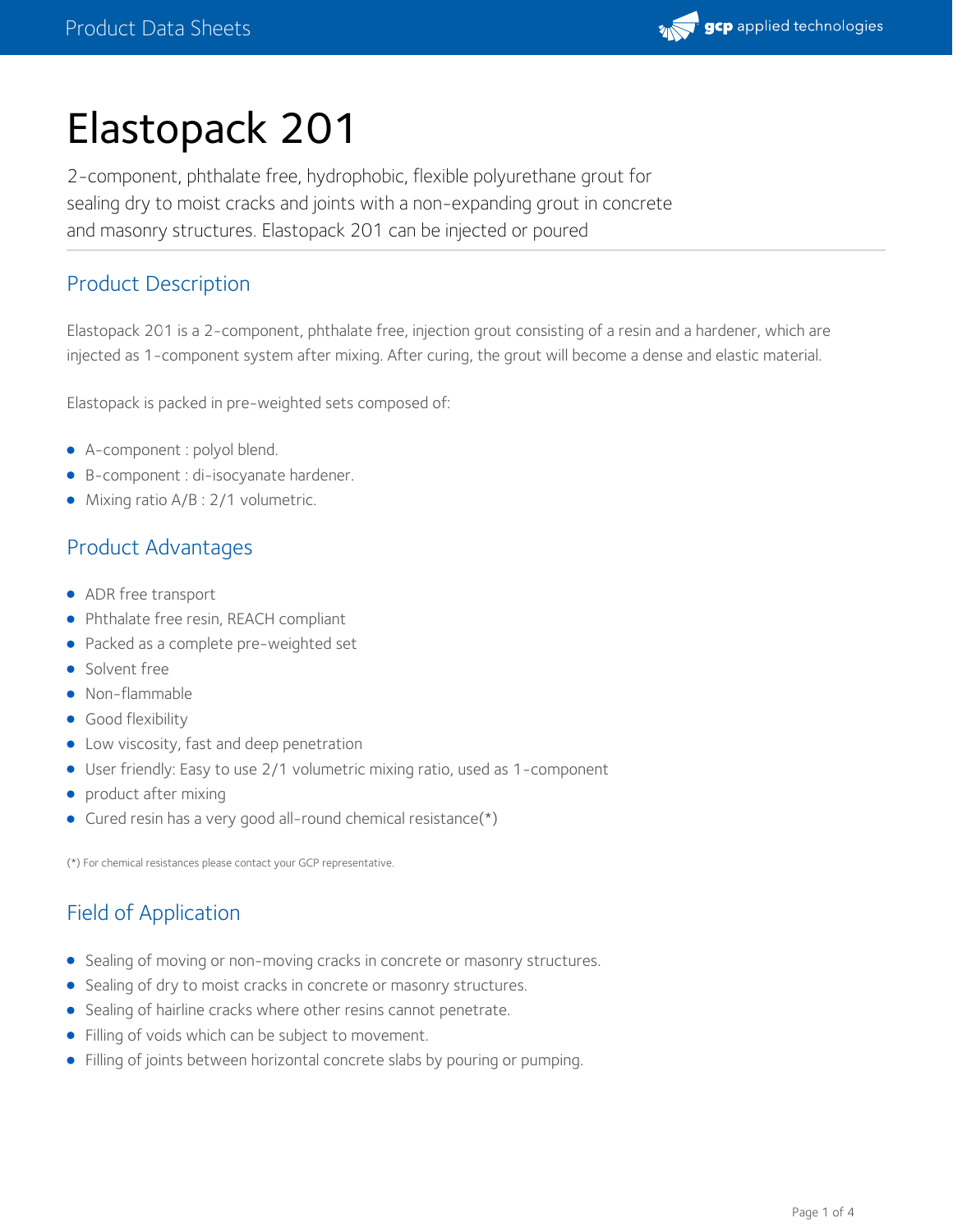

# Technical Data/Properties

| <b>PROPERTY</b>                | <b>VALUE</b>  |               | <b>NORM</b>       |
|--------------------------------|---------------|---------------|-------------------|
|                                | Component A   | Component B   |                   |
| Solids                         | 100%          | 100%          | EN ISO 3251       |
| Viscosity at 25°C (mPas)       | Approx. 130   | Approx. 150   | EN ISO 3219       |
| Density (kg/dm3)               | Approx. 0.975 | Approx. 1.230 | EN ISO 2811       |
| Flash Point (°C)               | >140          | >160          | EN ISO 2719       |
| Mixed product                  |               |               |                   |
| Cured with HA Cut CFL AF       |               |               |                   |
| Mix viscosity (mPas)           |               |               |                   |
|                                | Approx. 435   |               | EN ISO 3219       |
| at 8°C                         | Approx. 160   |               |                   |
| $\bullet$ at 25 $\degree$ C    |               |               |                   |
| Pot life (min)                 |               |               |                   |
|                                | Approx. 120'  |               | EN ISO 9514       |
| at 8°C                         | Approx. 45'   |               |                   |
| $\bullet$ at 25 $\degree$ C    |               |               |                   |
| Cured                          |               |               |                   |
| Tensile strength (MPa)         | Approx. 3.5   |               | <b>EN ISO 527</b> |
| Elongation                     | Approx. 115 % |               | <b>EN ISO 527</b> |
| Adhesion to dry concrete (MPa) | Approx. 3.1   |               | EN 1542           |
| Hardness Shore A               | Approx. 65    |               | EN ISO/R868       |

(\*) Typical values - all tests were made under conditioned temperature of 21°C.

# Application

#### 1. Preparation

- To improve adhesion of the resin to the surface, the surface needs to be sound, clean and free from dust, debris, grease, oils and laitance.
- Low temperature conditions will significantly increase the viscosity and the reaction time of the products. To minimize this effect, store the product at room temperature for a minimum of 24 hours before use.
- Add the complete contents of the A-component to the B-component. Mix thoroughly with a mechanical mixer at moderate speed (500 rpm). Shake A-component thoroughly before adding to B-component.
- Do not pre-mix more material than can be used within the pot life of the product.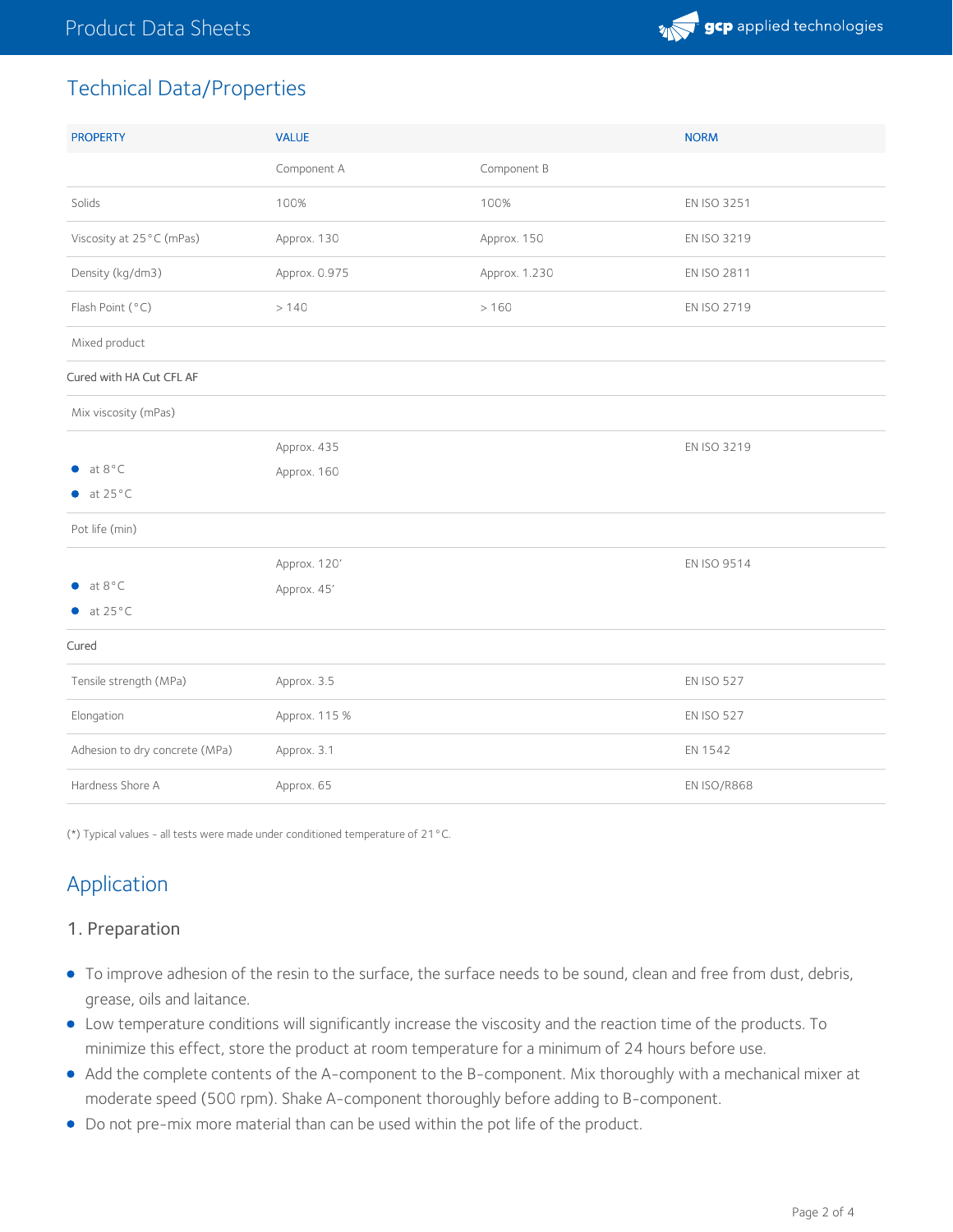

#### 2. Injection

- The product is used as a 1-component product after pre-mixing in a 2/1 volumetric ratio.
- The product can be injected or poured into the joint, void or crack to be filled as a 1-component system. Standard 1-component hand pumps or electrical airless diaphragm pumps can be used.
- All pumps and equipment should be cleaned immediately after use with Washing Agent Eco to prevent the material from gelling or curing inside the injection equipment.

## Appearance

A-component: Yellow transparent liquid B-component: Dark brown liquid

## Consumption

Has to be estimated by the engineer or operator and depends on width and depth of the cracks and voids, which need to be filled.

# Packaging

3L set

A-component: 2L plastic pail in cardboard box B-component: 1L metal drum in cardboard box 1 box =  $5 \times 2L$  A-component 1 box =  $10 \times 1$ L B-component

#### 1 pallet

18 boxes A-component 9 boxes B-component Total 90 sets (270L)

#### 15L set

A-component: 10L plastic jerry can B-component: 5L metal drum

### 1 pallet

30 x 10L A-component 30 x 5L B-component Total 30 sets (450L)